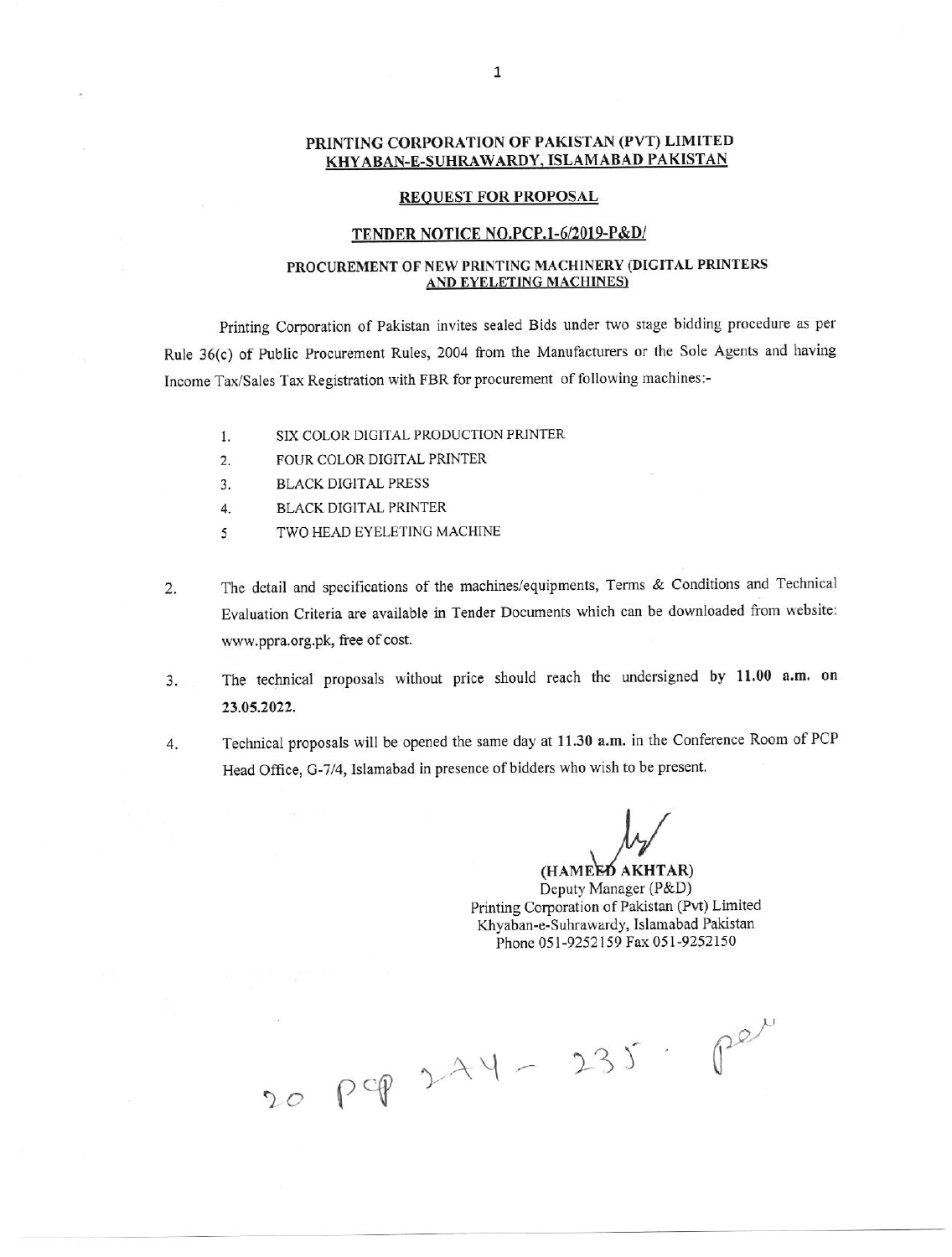Request for Proposal Documents

Price Rs.5.000/-



PRINTING CORPORATION OF PAKISTAN (PVT) LIMITED KHYABAN-E-SUHRAWARDY, ISLAMABAD PAKISTAN

### Tender Notice No.PCP.1-6/2019-P&D/

### Part-A

## Instructions to fill Request for Proposal Documents

- Bidders shall provide all the required information, which should be legible and without any over-writing. I
- The authorized representatives of bidders shall sign every page of the Request for Proposal Documents. 2.
- Bidders shall support the information provided by them with the relevant documents where so required by the nature of the information.  $3.$
- Bidders shall provide correct, accurate and complete information to qualify for bidding. 4
- The information provided by bidders shall be subject to verification wherever considered to be appropriate by PCP. The verificaiion may include but shall not be limited to physical inspection of any site and equipment previously installed or available with the bidder. 5
- If PCP finds, at any time, that the information submitted by a bidder concerning his qualification is false and materially inaccurate or incomplete, that bidder shall be disqualified. 6
- All bids submitted afrer the prescribed date and time shall be rejected and retumed without being opened. 7
- Tender Documents can be obtained from the office of the Manager (P&D), Printing Corporation of Pakistan (Pvt) Limited, Islamabad on payment of Rs. 5,000/- non-refundable, on any working day before the date of opening of tender. E
- Bidders shall submit their technical proposals in sealed envelopes, which should reach Manager (P&D), PCP Head Office, Islamabad by or before 23.05.2022 at 11.00 a.m. The proposal witl be opened on the same day at 11.30 a.m at PCP Head Office, Islamabad in the presence of bidders or their authorized representatives who wish to be present there. 9.

 $\mu$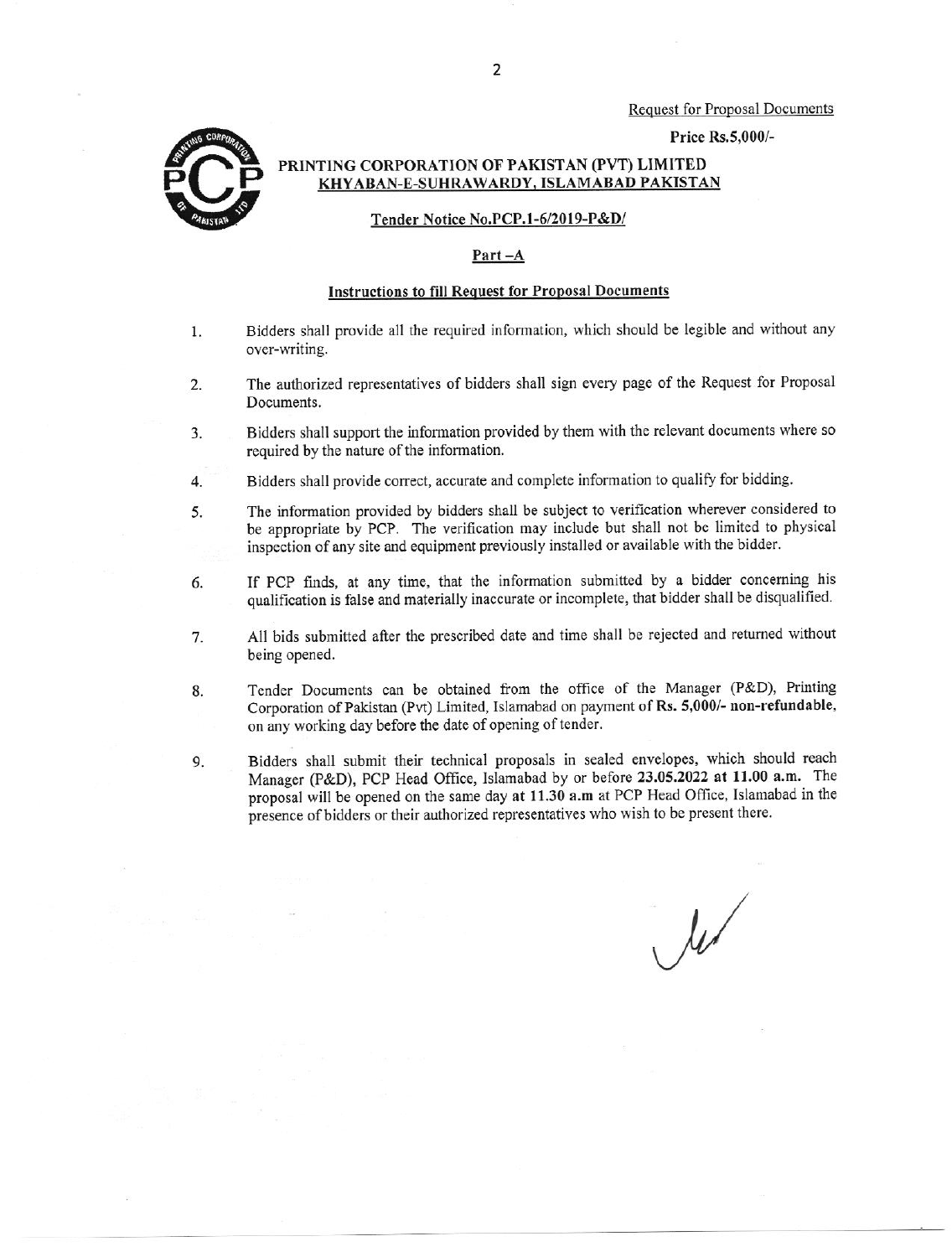## PART-B

# Terms and Conditions

- 1. The proposal for supply of only new printing machines/equipment will be entertained.
- 2. As per Rule-36 (c) of PPRA Rules, 2004, the mode of purchase shall consist of two stage bidding procedure.
- At First Stage, the bidders shall first submit, according to the required specification, a Technical 3. Proposal without price.
- Technical proposals will be opened in the presence of bidders or their authorized representatives who choose to be present on 23.05.2022 at 11.30 a.m.  $4.$
- The Technical proposals will be evaluated in accordance with the specified evaluation criteria given in the tender documents by the Committee. 5
- A pre bid conference will be held with the bidders to discuss any deficiencies and unsatisfactory technical features of the criteria. 6
- After pre bid conference, all the bidders will be permitted to revise their respective technical proposals to meet the specified criteria. 7
- PCP may revise, delete, modify or add any aspect of the technical requirements or evaluation criteria, or it may add new requirements or criteria. 8
- At second stage, the bidders, who are willing to conform their technical proposals to the revised technical requirements, will be invited to submit a revised technical proposal along with the financial proposal. 9.
- 10. The revised technical proposal and financial proposal will be evaluated by the evaluation committee as per technical criteria specified in the tender documents.
- 1t Total 100 marks are allocated to different aspects of a bidder's profile. Only those bidders who acquire at least 70% marks shall be treated as technically compliant. The bidders acquiring less than 70% marks shall be declared technically non-compliant/non-responsive and their bids shall be rejected.
- 12. A list of qualified and disqualified bidders will be formulated after necessary scrutiny by the committee.
- 13. The financial bid found to be the lowest evaluated shall be accepted.
- 14. The bidders shall certify that they have not been black listed by any agency in Pakistan and any other country of the world. In case of submission of any false information the bidder doing so shall be blacklisted and his name will be displayed on PPRA'S Website.
- 15. PCP shall disqualify a bidder if it finds at any stage that the information submitted concerning qualification of the manufacturer or his sole agent is false, materially inaccurate or incomplete.
- PCP may black list to a bidder from taking any further part in a procurement proceedings or in future procurement proceedings in case the manufacturer or his sole agent:-16
	- Forms part of a cartel with a view to discourage fair competition in the bidding i. process.

(

 $\sqrt{2}$ 

Has failed to complete his earlier contract in the public sector during the last ii. three years of the initiation of these procurement proceedings.

3